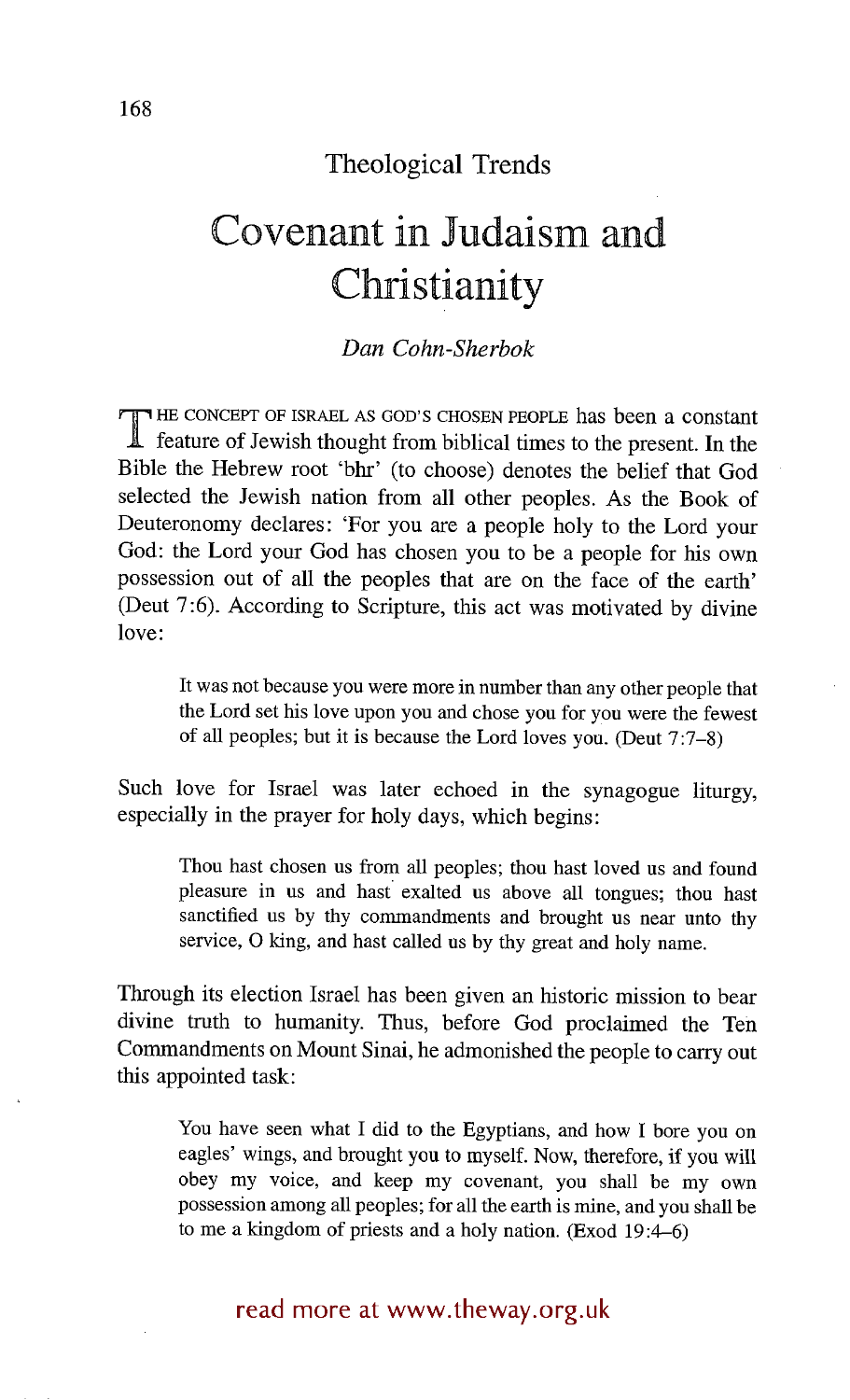God's choice of Israel thus carries with it numerous responsibilities. As Genesis proclaims: 'For I have chosen him, that he may charge his children and his household after him to keep the way of the Lord by doing righteousness and justice' (Gen 18:19).

Divine election demands reciprocal response. Israel is obliged to keep God's statutes and observe his laws. In doing so, Jewry will be able to persuade the nations of the world that there is only one universal God. Israel is to be a prophet to the nations, in that it will bring them to salvation. Yet despite this obligation, the Bible asserts that God will not abandon his chosen people even if they violate the covenant. The wayward nation will be punished, but God will not reject them:

Yet for all that, when they are in the land of their enemies, I will not spurn them, neither will I abhor them so as to destroy them utterly and break my covenant with them: for I am the Lord their God. (Lev 26:44)

#### *The chosen people in rabbinic literature*

In rabbinic sources the biblical doctrine of the chosen people is a constant theme. While upholding the belief that God chose the Jews from all peoples, the rabbis argued that their election was due to an acceptance of the Torah. This conviction was based on Scripture: 'If you will hearken to my voice, indeed, and keep my covenant, then you shall be my own treasure from among all the peoples' (Exod 19:5). According to the rabbis, the Torah was offered first to other nations of the world, but they all rejected it because its precepts conflicted with their way of life. Only Israel accepted it. According to one tradition, this occurred only because God suspended a mountain over the Jewish people, threatening to destroy the nation if they refused. The dominant view, however, was that the Israelites accepted God's law enthusiastically. For this reason Scripture states that the Jewish people declared: 'All that the Lord has spoken we will do' (Exod 24:7), showing a willingness to obey God's decrees without knowledge of their contents.

Rabbinic Judaism asserts that there is a special relationship between the children of Israel and God based on love - this is the basis of the allegorical interpretations in rabbinic sources of the Song of Songs, and is also expressed in the Talmud by such sayings as: 'How beloved is Israel before the Holy One, blessed be He; for wherever they were exiled the *Shekhinah* (divine presence) was with them.' Rabbinic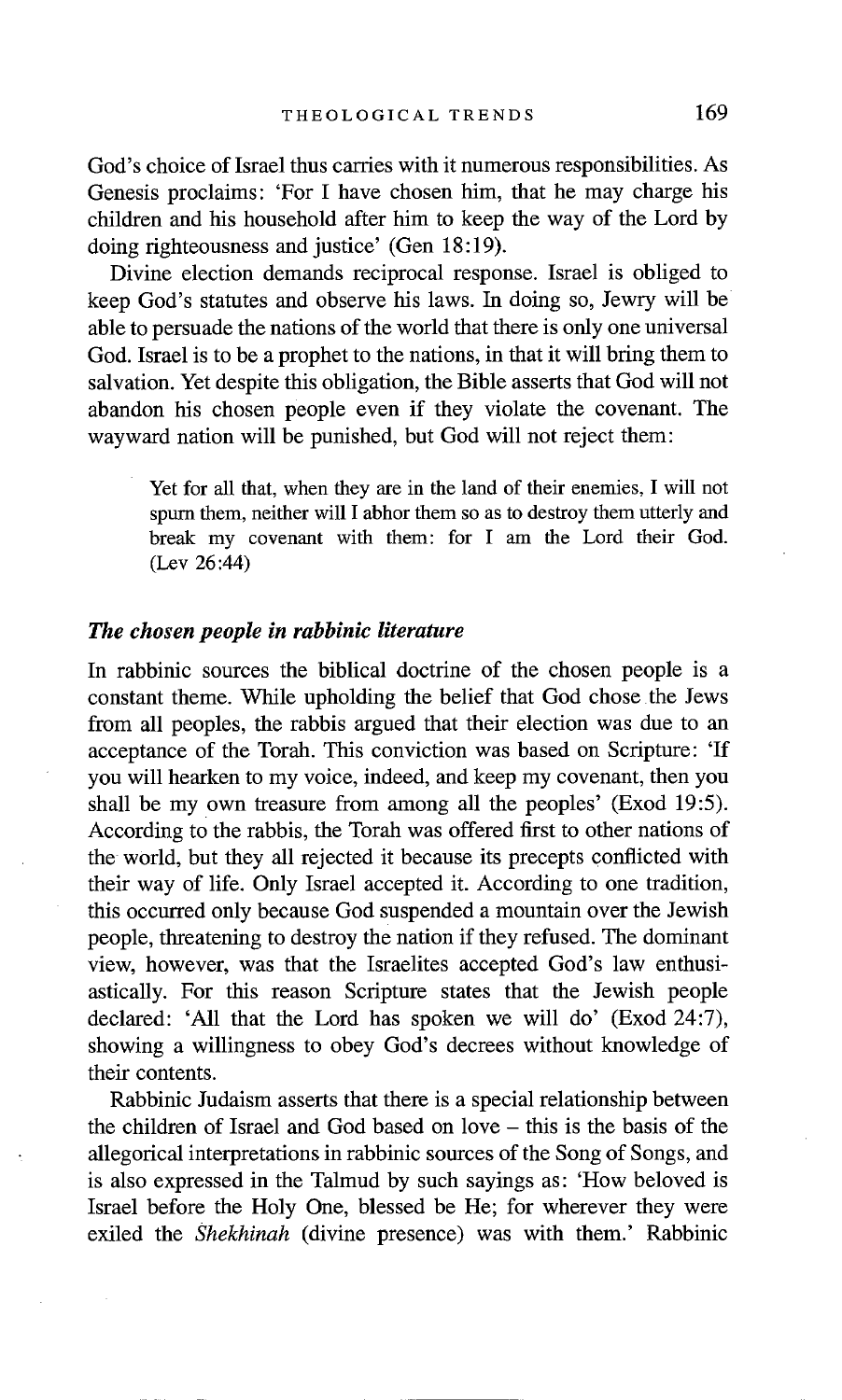literature also emphasizes that God's election of the Jewish people is due to the character of the nation and of the patriarchs in particular. According to the Talmud, mercy and forgiveness are characteristic of Abraham and his descendants.

In the Middle Ages, the Jewish claim to be God's chosen people was disputed by the Church which saw itself as the true Israel. In response, medieval philosophers such as Judah Halevi maintained that the entire Jewish people was endowed with a special religious sense. According to Halevi, this faculty was first given to Adam, and then passed on through a line of representatives to all the Jewish people. In consequence, the Jewish people was able to enter into communion with God. Further, because of this divine influence, the election of Israel implies dependence on special providence which sustains the people of Israel, while the remainder of the human race is subject to the general workings of the laws of nature and general providence.

Like Halevi, other Jewish philosophers of the period emphasize Israel's special role in God's plan of salvation. In *Book of beliefs and opinions,* Saadiah Gaon discusses God's promise that the Jewish nation would continue to exist as long as the heavens and earth. Only Israel, Saadiah insists, is assured of redemption and will be included in the resurrection of the dead. According to Abraham ibn Daud, only Israel is privileged to receive prophecy. For Maimonides, the Jewish faith is the one true revelation which will never be superseded by another divine encounter. Among these Jewish thinkers the doctrine of election was stressed largely as a reaction to oppression by the non-Jewish world. Forced to withdraw into the imposed confines of the ghetto, Jews sought consolation from the belief that despite their sufferings they are God's special people whom he loves above all others.

#### *God's revelation to Israel*

According to tradition the entire Bible was communicated by God to the Jewish people. Hence the medieval Jewish philosopher Moses Maimonides viewed the belief in God's revelation on Mount Sinai as a fundamental tenet of the Jewish faith. In rabbinic literature a distinction is drawn between the revelation of the Pentateuch (Torah in the narrow sense) and the prophetic writings. This is frequently expressed by saying that the Torah was given directly by God, whereas the prophetic books were given by means of prophecy. The remaining books of the Bible were conveyed by means of the holy spirit rather than through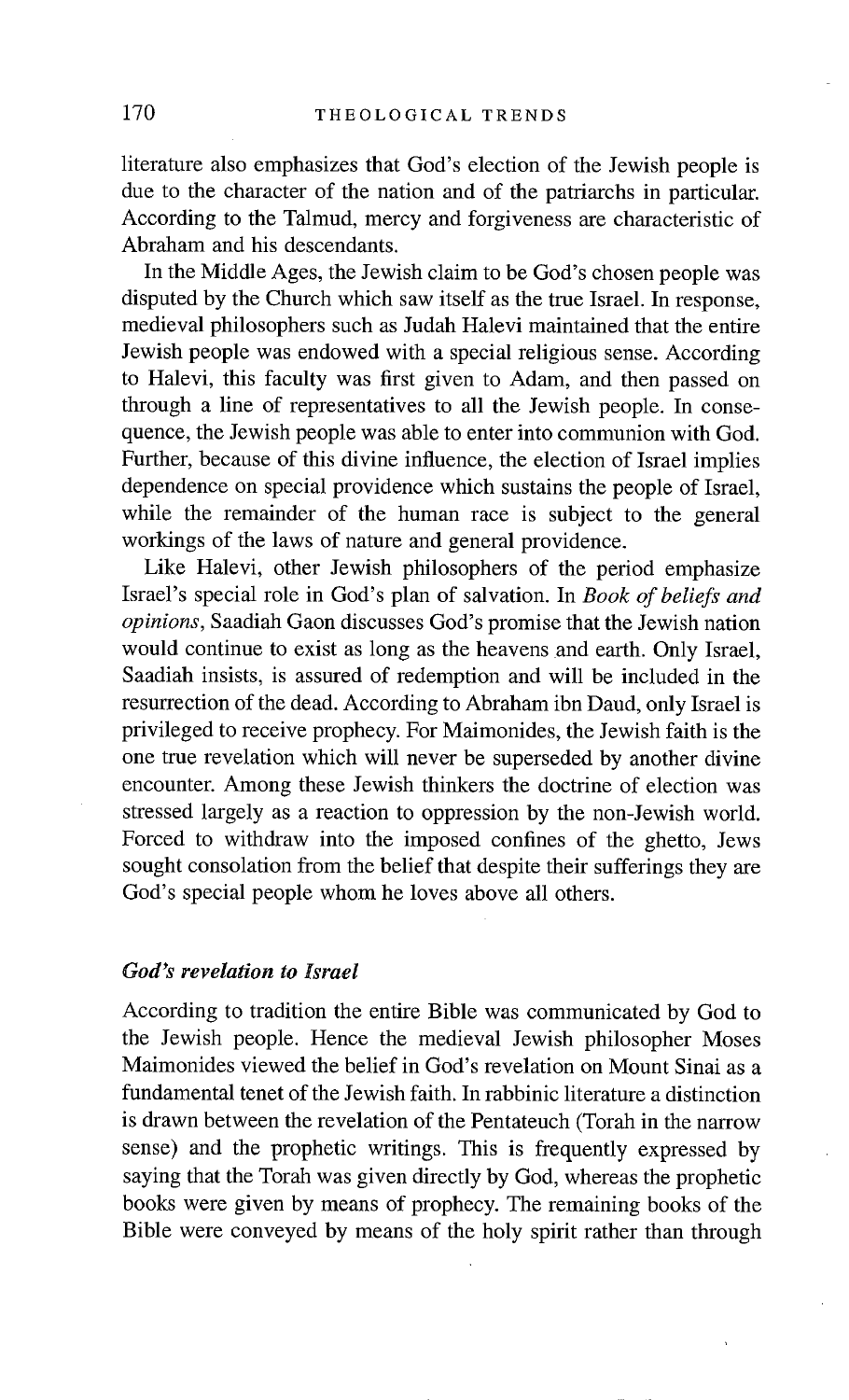prophecy. None the less all these writings constitute the canon of Scripture.

For the rabbis, the expositions and elaborations of the Written Law were also revealed by God to Moses on Mount Sinai; subsequently they were passed from generation to generation, and through this process additional legislation was incorporated. This process is referred to as 'The Oral Torah'. Thus traditional Judaism affirms that God's revelation to his chosen people is twofold and binding for all time. Committed to this belief, Jews pray in the synagogue that God will guide them to do his will as recorded in their sacred literature:

O our Father, merciful Father, ever compassionate, have mercy upon us: O put it into our hearts to understand and to discern, to mark, learn and teach, to heed, to do and to fulfil in love all the words of instruction in thy Torah. Enlighten our eyes in thy Torah, and let our hearts cling to thy commandments, and make us single-hearted to love and fear thy name so that we be never put to shame.

In the Middle Ages this traditional belief was continually affirmed. Like Maimonides, Nahmanides in his *Commentary to the Pentateuch*  argued that Moses wrote the Five Books of Moses at God's dictation. It is likely, he observed, that Moses wrote Genesis and part of Exodus when he descended from Mount Sinai. At the end of the forty years in the wildemess he completed the rest of the Pentateuch. Nahmanides observes that this view follows the rabbinic tradition that the Torah was given scroll by scroll. For Nahmanides, Moses was like a scribe who copied an older work. Underlying this conception is the mystical idea of a primordial Torah which contains the words describing events long before they happened. This entire record was in heaven before the creation of the world. In addition, Nahmanides maintains that the secrets of the Torah were revealed to Moses and are referred to in the Torah by the use of special letters, the numerical values of words and letters, and the adornment of Hebrew characters.

According to tradition, God revealed the 613 commandments to Moses on Mount Sinai: they are recorded in the Five Books of Moses. These prescriptions, which are to be observed as part of God's covenant with Israel, are classified in two major categories: statutes concerned with ritual performances characterized as obligations between human beings and God; and judgements consisting of ritual laws that would have been adopted by society even if they had not been decreed by God.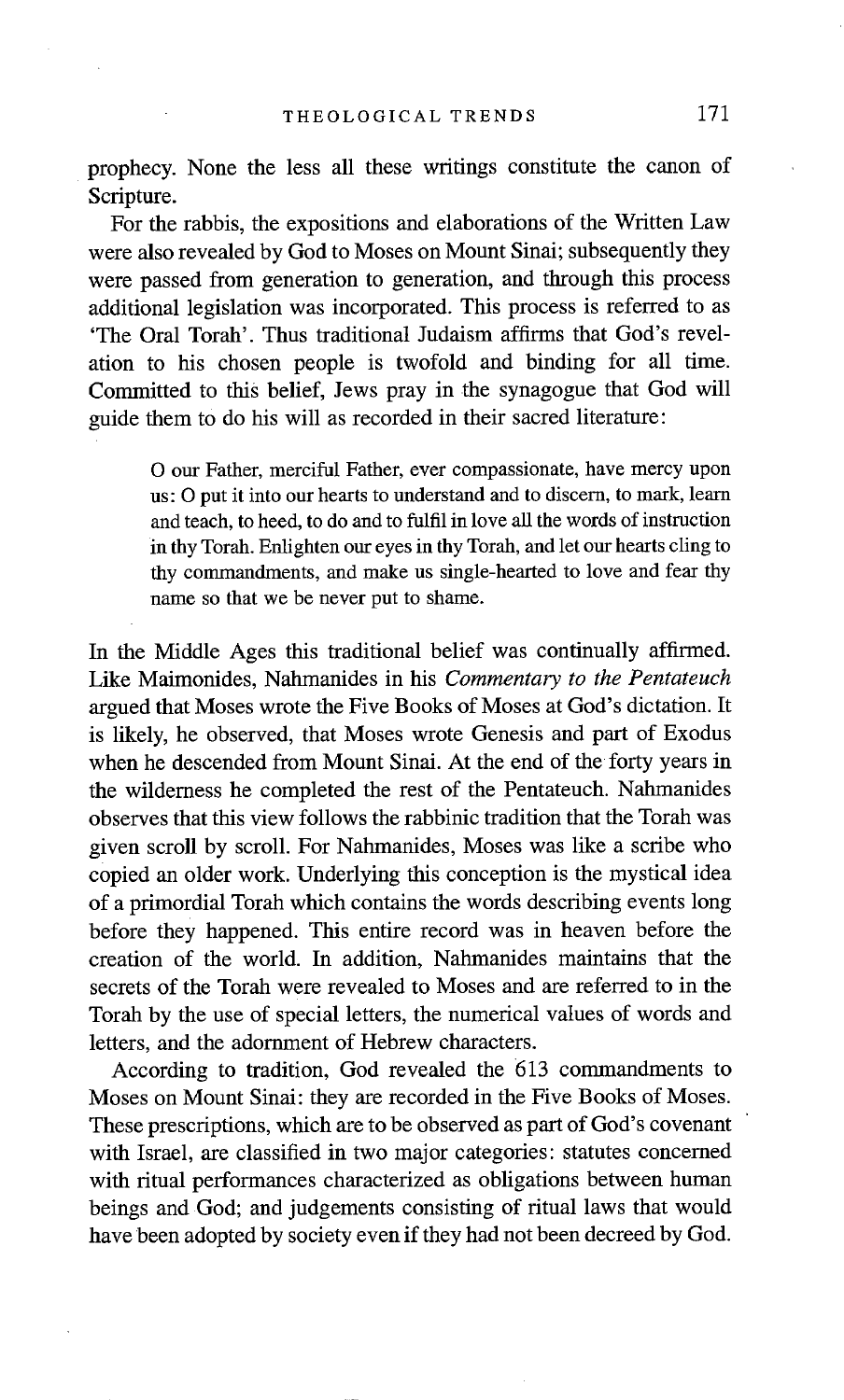These 613 commandments consist of 365 negative (prohibited) and 248 positive (duties to be performed) prescriptions.

Traditional Judaism maintains that Moses received the Oral Torah in addition to the Written Law. This was passed down from generation to generation and was the subject of rabbinic debate. The first authoritative compilation of the Oral Law was the Mishnah composed by Judah Ha-Nasi in the second century CE. This work is the most important book of law after the Bible; its purpose is to supply teachers and judges with an authoritative guide to the Jewish legal tradition. In subsequent centuries sages continued to discuss the content of Jewish law; their deliberations are recorded in the Palestinian and Babylonian Talmuds. Both Talmuds incorporate the Mishnah and later rabbinic discussions known as the *Garnara.* The *Garnara* text preserves the proceedings of the academics in both Palestine and Babylonia, where scholars assembled to study the Mishnah.

After the compilation of the Talmuds (sixth century CE), outstanding rabbinic authorities continued the development of Jewish law by issuing answers to specific questions. These responses (known as 'responsa') touch on all aspects of Jewish law and ensure a standardization of practice. In time, various scholars felt the need to produce codes of Jewish law so that all members of the community would have access to the legal tradition.

In the eleventh century, Isaac Alfasi produced a work that became the staridard code for Sephardic Jewry. Two centuries later, Asher ben Jehiel wrote a code that became the code for Ashkenazi Jews. Moses Maimonides in the twelfth century also wrote an important code that had a wide influence, as did the code by Jacob ben Asher, the son of Asher ben Jehiel (thirteenth to fourteenth century). In the sixteenth century Joseph Caro published the *Shulhan Arukh*, which together with the glosses by Moses Isserles has served as the standard code of Jewish law for Orthodox Jewry until the present day.

#### *The true Israel*

In Acts 7 Stephen declared that from the time of Moses, the people of Israel had turned from worshipping God; for this reason the covenant originally designed for the nation had been withheld until Jesus' coming. Mosaic law thus never represented God's true intention, since what God had wished to give the people had been nullified by their disobedience. The true covenant was now made available through a new Mosaic prophet. Further, Stephen argued that God does not dwell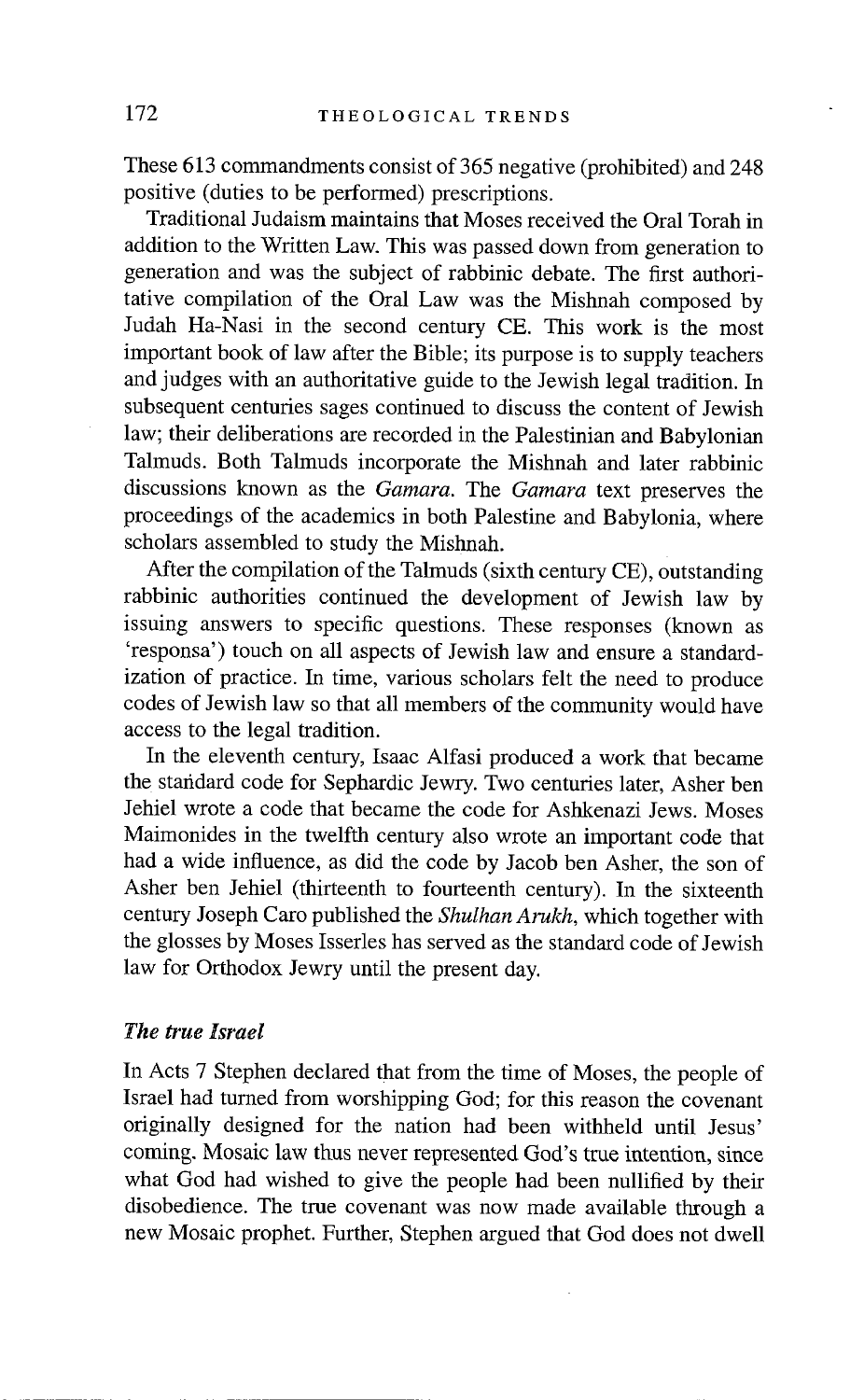in the Jerusalem Temple, but rather fills the cosmos: 'Yet the Most High does not dwell in houses made with hands; as the prophet says, "Heaven is my throne, and earth my footstool. What house will you build for me, says the Lord, or what is the place of my rest?"' (Acts 7:48-49).

Although the early Church did contain a number of conservative Jews who insisted that all converts be fully observant proselytes to Judaism, Hellenizers in sympathy with Stephen maintained that salvation was no longer dependent on the observance of Jewish ritual and moral commandments – rather, it is found solely through faith in Jesus Christ, the Prophet-King-Son of Man. Only his followers constitute God's chosen people: all others are outside the true covenant. The Church alone possesses the correct interpretation of Scripture. According to this view, salvation now exists as the fulfilment of Scripture - as was predicted by the prophets. Christianity is thus not a new patch put on an old garment, nor a new wine poured into old bottles, but needs a new garment and a new wineskin (Lk 5:36-39).

On the basis of this understanding of law and salvation, the Church endeavoured to spread the gospel beyond the Jewish community  $-$  the Christian message was for all who had ears to hear. By the second decade of the Church's mission, it was accepted that God was carving out a new people from among the gentiles. Since the Jews steadfastly continued to remain faithful to the old covenant, God had rejected them and had created a new Israel. This idea seems to be expressed in the New Testament by frequent contrasts between unbelieving Jews and believing gentiles. Thus the Jewish leaders are depicted as rejecting and killing Jesus, whereas the first believer was a Roman centurion (Mk 15:39). The Good Samaritan is contrasted with the faithless Jew (Lk 10:33). The gentiles will come from all places to sit at the Messianic banquet while the sons of the kingdom will be cast into utter darkness: 'I tell you, many will come from east and west and sit with Abraham, Isaac, and Jacob in the kingdom of heaven, while the sons of the kingdom will be thrown into the outer darkness' (Mt 8:11-12).

The parable of the wedding feast (Mt 22:1-14; Lk 14:16-24) has often been read as indicating God's rejection of the Jewish people. When the guests who were invited (the observant Jews) refuse to come, the king's (God's) messengers go out a second and third time to gather the rabble (the unrighteous and the gentiles). This parable has been interpreted to mean that unrepentant Israel is rejected, whereas the gentiles who were originally outside the covenant are now the true Israel. For Matthew, those who were initially invited were not simply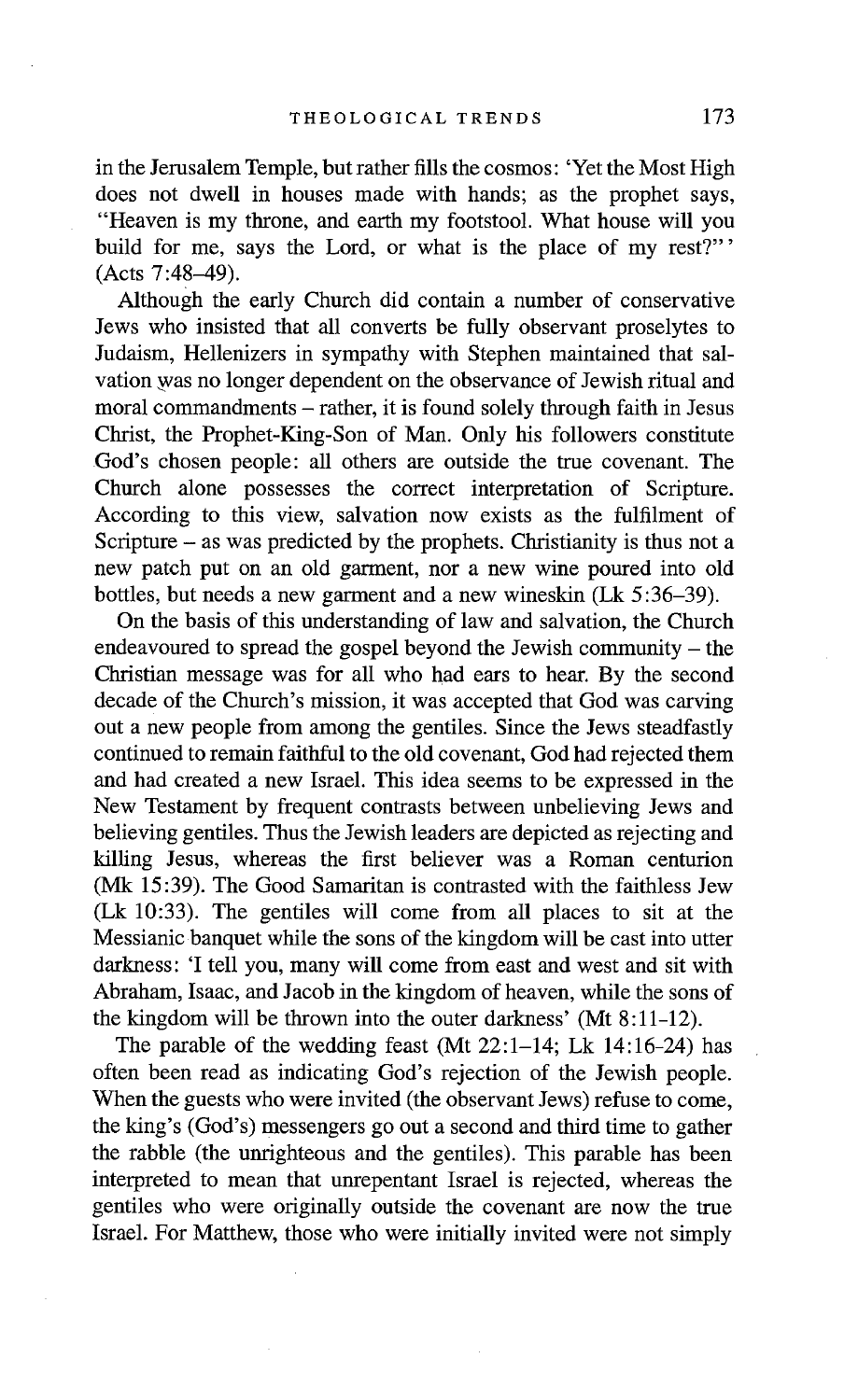too busy as in Luke; they 'seized the servants, treated them shamefully and killed them' (Mt 22:6). In response the king was angry, destroyed those murderers, and burned their city (Mt 22:7). In addition, once the wedding hall was filled with guests, the king threw out a man who had no wedding garment (Mt 22:11). Seen through the eyes of an anti-Jewish Christianity, Matthew in this parable emphasizes that God will punish the Jewish people for their lack of repentance and draw gentiles into the covenant as long as they are faithful.

#### *Paul's mission to the new Israel*

Paul's epistles contain similar accusations against the Jewish faith. According to Paul, since Jews and gentiles belong to fallen humanity as represented by the Old Adam, salvation can only come through a new covenant based on Christ. Through the coming of the Messiah human beings can attain a transformed nature that provides for spiritual authenticity. This transformation brings to an end all presumptions of special rights and privileges. Thus confidence in such practices as the food laws, festivals, new moons and Sabbaths must be set aside:

Therefore let no one pass judgement on you in questions of food and drink or with regard to a festival or a new moon or a Sabbath. These are only a shadow of what is to come; but the substance belongs to Christ. (Col 2:16-17)

For Paul, what is required instead is the circumcision of the heart. This is possible, he believed, only through the power of Christ which does away with the Old Adam. Obedience is not possible under the Mosaic covenant, only through a new covenant involving baptism. Through baptism it is possible to put off the body of flesh, and be raised with Christ (Col 2:11-12). Only this new covenant can provide the power to become a living law when God's commands are written on tablets of the human heart  $(2 \text{ Cor } 3:3)$ .

For Paul, all who take on the yoke of the Law put themselves under the power of the curse. Christ, however, has freed his followers from such a state through his crucifixion. By hanging on a tree, he took the curse of the Law upon himself, in accordance with the spiritual dictum, 'For a hanged man is accursed by God' (Deut 21:23).

Christ redeemed us from the curse of the law, having become a curse for us  $-$  for it is written, 'Cursed be every one who hangs on a tree'  $$ that in Christ Jesus the blessing of Abraham might come upon the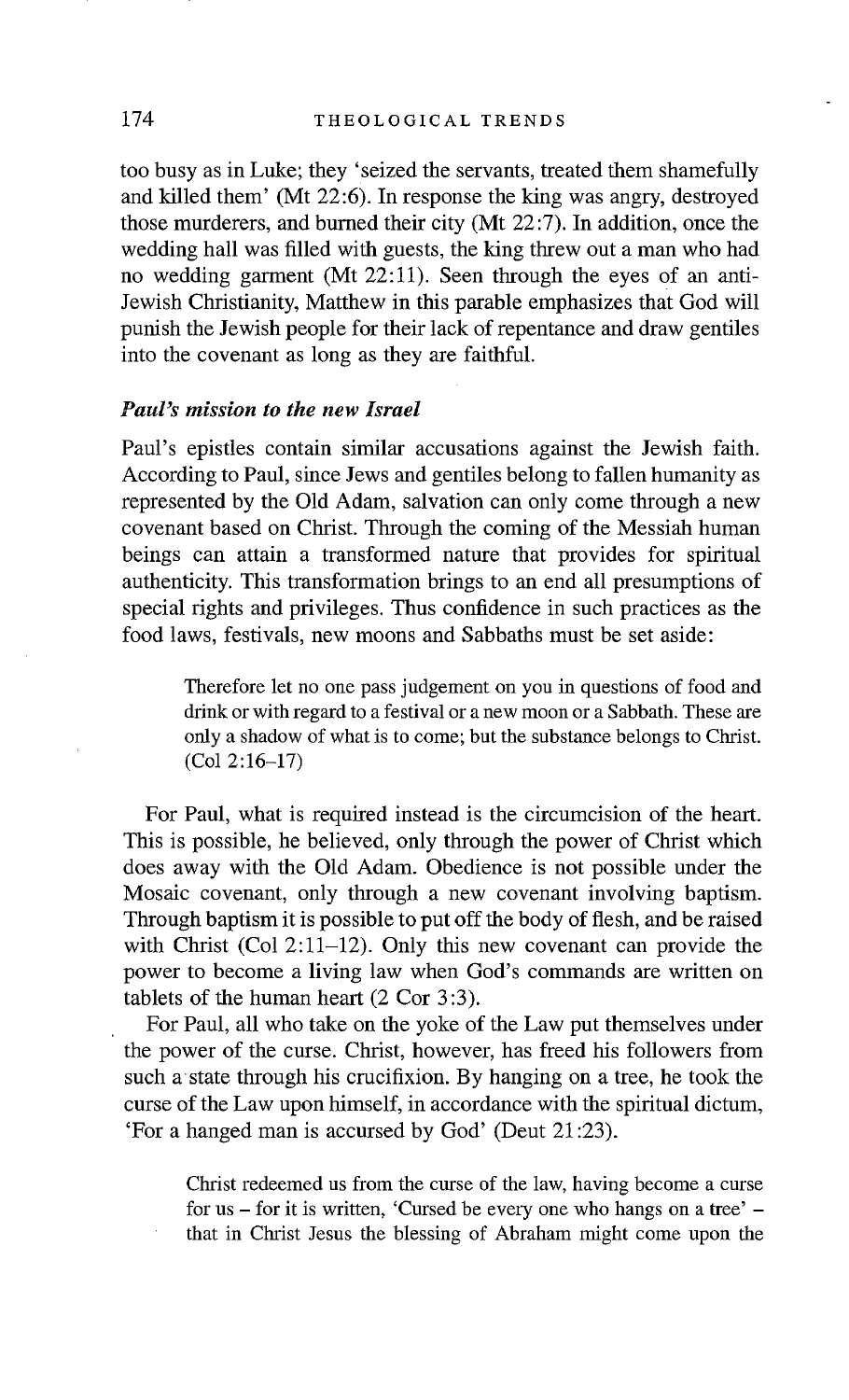gentiles, that we might receive the promise of the Spirit through faith. (Gal 3:13-14)

In his teaching Paul sometimes appears to maintain that the reign of the Torah is synonymous with the domination of demonic powers. Under Jewish law, people were subject to the elemental spirits of the universe, but through Jesus' death and resurrection they are free sons of God in Christ. Thus in Galatians Paul urges the community not to return to their former state:

Formerly, when you did not know God, you were in bondage to beings that by nature are no gods; but now that you have come to know God, or rather to be known by God, how can you turn back again to the weak and beggarly elemental spirits, whose slaves you want to be once more? (Gal 4:8-10)

In his presentation of the two covenants in Galatians, Paul offers an allegorical interpretation of the two wives of Abraham. Hagar and her offspring symbolize the era of slavery, whereas Sarah and her children belong to the period of freedom. The followers of Christ are the children of Sarah, but those who adhere to the Mosaic covenant are seen as sons and daughters of Hagar. For Paul, Hagar and her children represent Mount Sinai while those who believe in Christ are part of the spiritual Jerusalem. Judaism belongs to the realm of fallen Adam, but Christianity fulfils the divine promises recorded in Scripture. Those who are part of the Mosaic covenant will be cast out, but the children of the new covenant will find salvation in Christ. Paul's polemic against the Jews can thus be interpreted as a rejection of the Jewish tradition. The Mosaic covenant belongs to an apostate people – but God's true covenant was given before the revelation on Mount Sinai and is fulfilled with the advent of the Messianic age.

In Romans 9-11 Paul contends that the true Israel is this spiritual community; it is the Israel of the promise as opposed to the Israel based on lineal descent. Only a remnant from among the Jews are intended for salvation (these individuals are represented by the Jewish Christians), and there is a divine purpose to be found in the reluctance of the Jewish community to accept Jesus as Christ. They have been hardened by God so that the gentiles can be gathered in. But as soon as the ingathering occurs, God will turn their hearts and Christ will return to complete the work of salvation. The eventual conversion of the Jews is thus envisaged by Paul as the final event in the eschatological unfolding of God's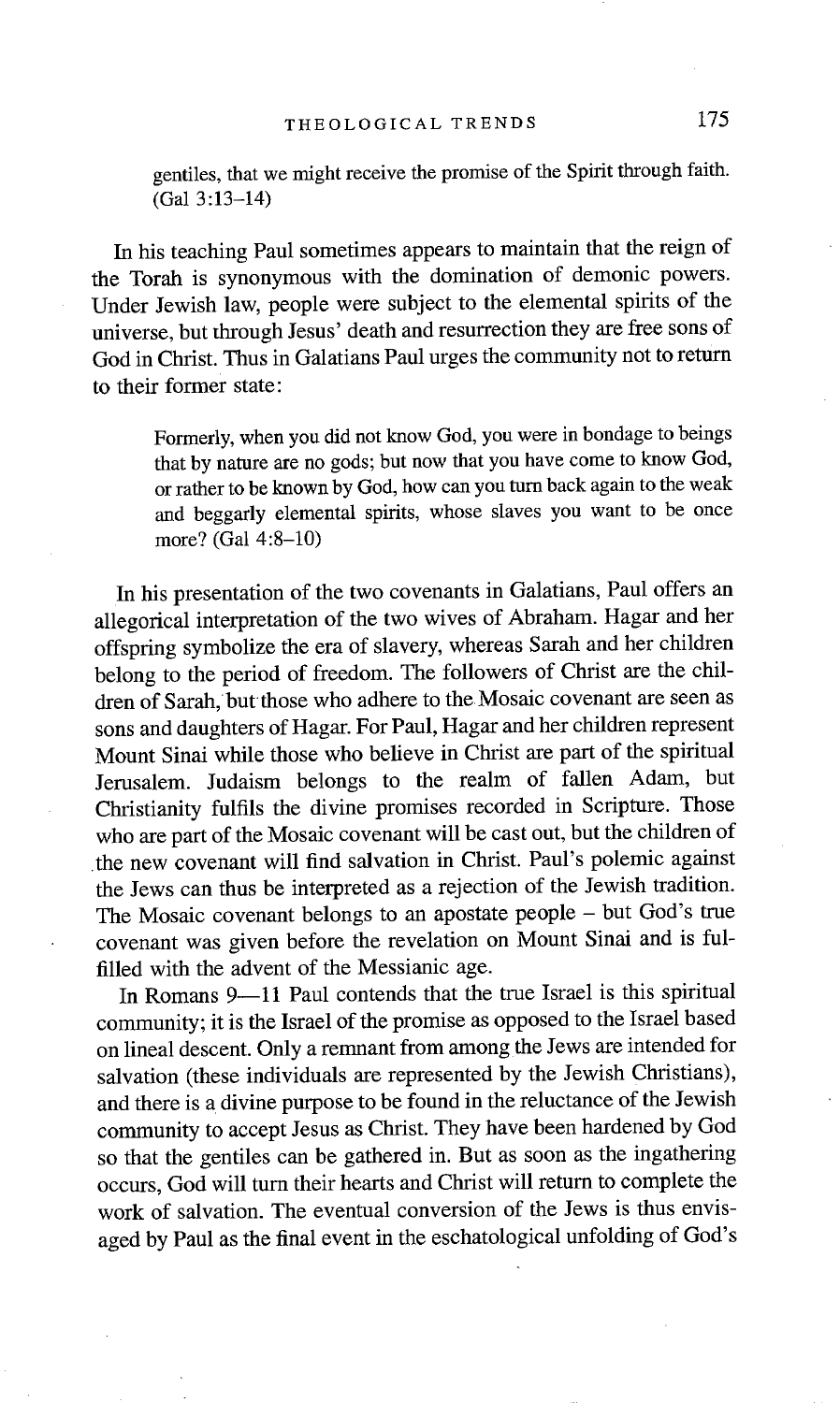plan for humankind. Again, this scriptural message of supersessionism serves as a fundamental obstacle to positive Jewish-Christian dialogue.

### *The Church Fathers and divine election*

In explaining the election of the gentiles, the early Church argued that the Christian community had taken the place of the Jews. This was not conceived simply as a substitution; rather the new Israel was understood as implicit in Scripture. The prophets had insisted that the election of the Jewish nation was only provisional – the covenant has been inherited and fulfilled by those who accept Jesus as the Messiah. In the past, biblical heroes and prophets prepared the way for this event, but from the beginning the Jewish people continually refused to accept God. Christians, on the other hand, constituted a believing community.

In presenting this view, the Church Fathers appealed to the Pauline doctrine that the true sons of Abraham are those who are justified by faith. The descendants of Abraham are thus not the Jews, but the gentiles. In the words of Isaac of Antioch in *Homilies against the Jews,*  the uncircumcised gentiles have taken the place of Israel. Circumcision has ceased to be the mark of election. Instead, figuratively speaking, circumcision was a 'seal' on the bag which has been kept for the true inheritors of this treasure. Neither the seal nor the bag now serves any purpose, and the Jews have become the possessors of an empty container.

Following the New Testament, the Fathers maintained that the election of the gentiles is the culmination of the messianic vision of the ingathering of the nations to Zion. And once the Church became the religion of the Roman Empire, the concept of divine election was understood in political terms. The Roman Empire came to be identified with reign of the Davidic Messiah. Thus John Chrysostom identified Christendom with Christ's dominion over the world. Everywhere paganism was overcome by the Church, and this victory was envisaged as Christ's defeat of the demons. With all humanity united in Christ, brotherhood and peace held sway.

In contrast with this vision of the universal Church, the Jewish dispersion was seen as the result of divine wrath. Jewish suffering in the diaspora was due to God's anger against the Jews. Persecuted Christians, however, were viewed as God's beloved servants. They were to be loved because they suffered for Christ, but Christians were to despise those who rejected Christ and brought about his death. The only hope for this reprobate people is to recognize that the Christian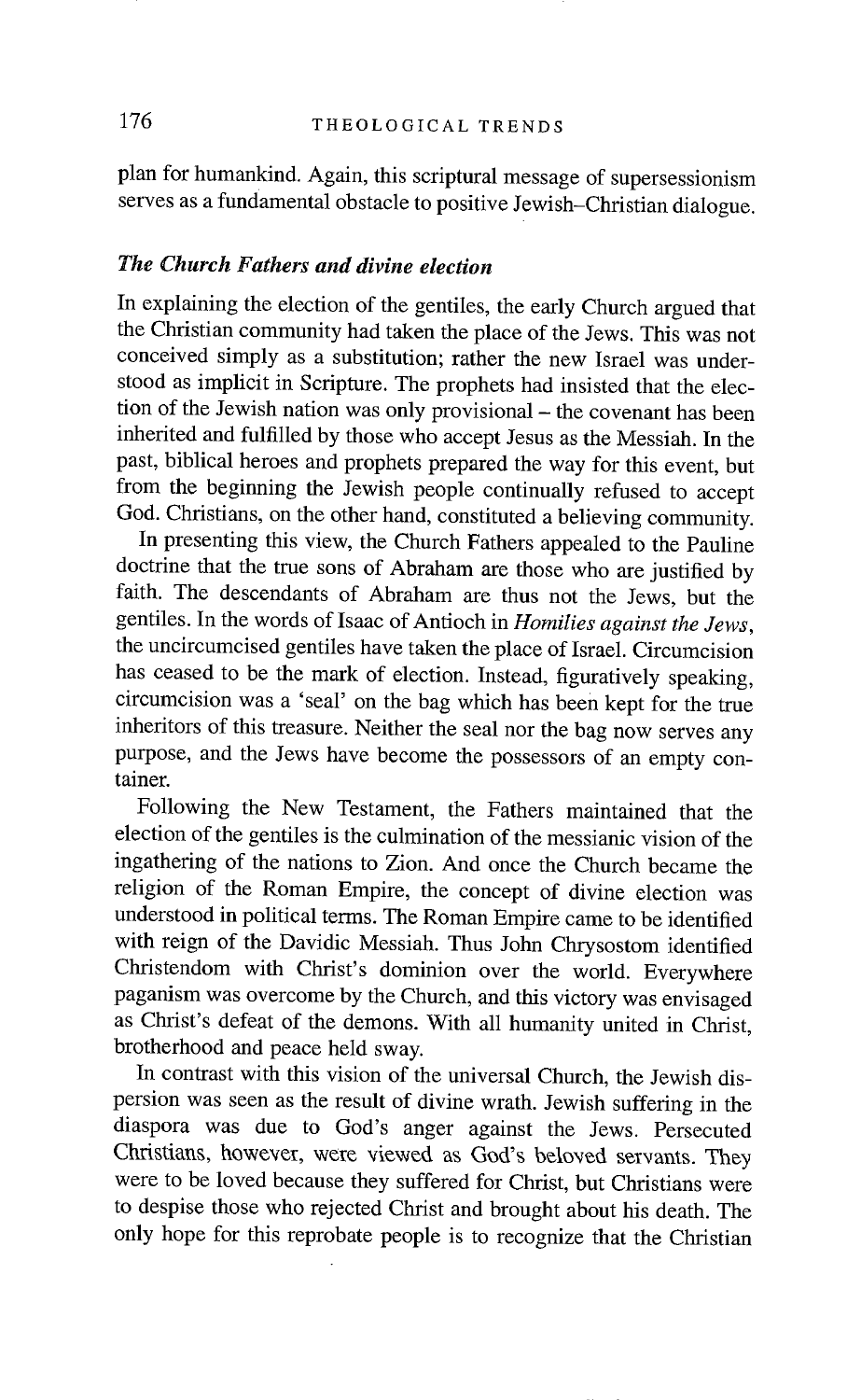community constitutes the true Israel and become members of the Church.

In this light the Church Fathers argued that Jewish law and the Temple cult are intrinsically unworthy and have become obsolete in the light of Christ's redemption. Christians are thus under no obligation to keep the biblical prescriptions. Legislation in the Pentateuch was viewed as designed for an intermediate period - from Moses to Christ and is of an inferior status to patriarchal faith. Its purpose is punitive rather than redemptive, and was intended to elevate the Jews from the state of moral decay into which they had fallen in Egypt; Jewish law has thus been superseded by a new dispensation. Christians are the true keepers of God's law of inward obedience.

In places of Moses, Christ is the new lawgiver. By following scriptural legislation the Jewish community misconstrued God's intention, acted against his will, and has become a lawless nation. Christians, on the other hand, are liberated from the law's outward practices and are able to interpret its inner meaning. Through their repentance, they have circumcised the heart. Christian spiritual worship thus supersedes cultic observance. The true faith is the spiritual temple of the Holy Spirit found in each believer and also within the body of the Church.

#### *A new vision of covenant*

As we have seen, the Jewish people regard themselves as the true inheritor of God's promises as recorded in Scripture. As God's chosen people, they are obliged to keep the law. Christians have traditionally maintained, however, that God's covenant with the Jews has been superseded by his covenant with the New Israel: through the centuries Christians believed that with Jesus' resurrection the Christian community had become the heir to the promises made to Abraham and the patriarchs. By rejecting Jesus, Israel had shown itself unfaithful and had abandoned its covenantal obligations. As a punishment, God destroyed Jerusalem, and banished the Jewish nation from its ancestral home.

Today, however, many Church bodies have rejected this view, affirming instead the continuing validity of God's covenant with his chosen people. The Second Vatican Council, for example, implies such a view in *Nostra aetate:* 'God holds the Jews most dear for the sake of their Fathers; he does not repent of the gifts he makes or of the call he issues – such is the witness of the Apostle'.<sup>1</sup> In 1970 the Diocese of Cleveland, Ohio, quoting this passage, preceded it with an affirmation of respect for the Jewish faith: 'Our respect and regard for Judaism,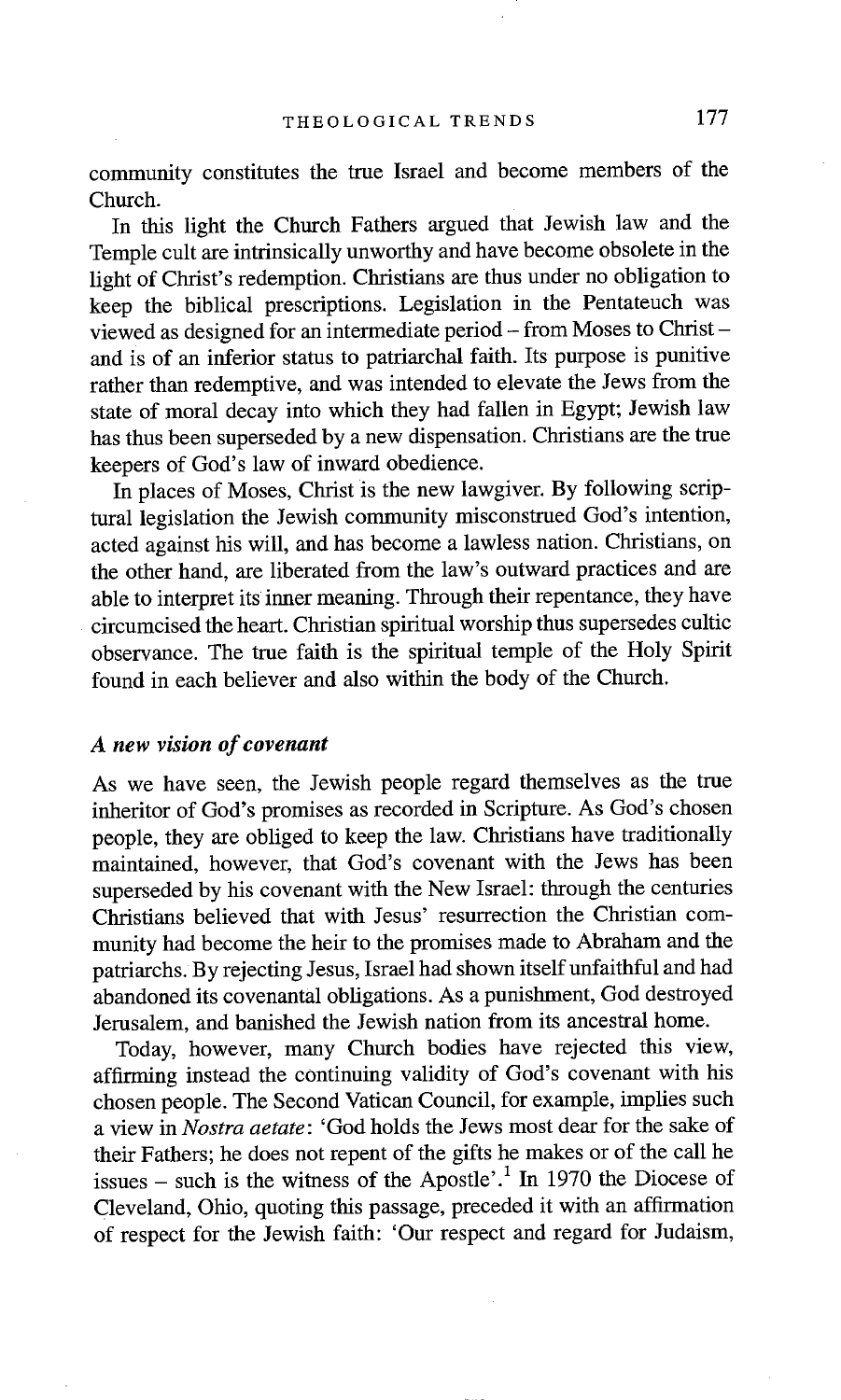therefore, is not for an ancient relic of the distant past. It is God himself who made the Jewish people his own and gave them a divine and irrevocable vocation. '2

Again, the Churches in the Netherlands stated in 1981:

The promises which the God of Abraham, Isaac, and Jacob has made to the Jewish people have never been revoked by their God, who is our God, too. Nor did God ever recall the covenant which he, through Moses, had made with them. We Christians call this covenant  $-$  by a term which has occasioned much misunderstanding - the 'old covenant'. This covenant was not abolished or replaced by the 'new covenant' in and through the coming of Jesus Christ.<sup>3</sup>

Likewise the 1982 statement of the Texas Conference of Christians decreed:

We acknowledge with both respect and reverence that Judaism is a living faith and that Israel's call and covenant are valid and operative today. We reject the position that the covenant between the Jews and God was dissolved with the coming of Christ.<sup>4</sup>

According to some contemporary scholars, there is only one covenant into which gentiles are admitted through Jesus Christ. Such writers assert that Judaism and Christianity are complementary aspects of the same divine purpose. Thus the eschatological significance of Jesus' salvific work must be understood as a future event - even for Christians Jesus is not yet the Messiah. Messianic fulfilment is not a present reality, but rather a mission. God's single covenant is new after the Christ event only in that it embraces both Jews and gentiles. In this light, the Church can be seen as a community of gentiles who have been drawn to worship God and bring knowledge of him to the nations.

Such writers as Paul van Buren stress that this does not imply a dilution of the Christian conviction that Jesus is the Christ and Son of God. According to van Buren, for those committed to Jesus, what took place in Christ 'marked a genuinely new beginning, a step out and beyond the circles of God's covenant with his people, the Jews. But it surely cannot and does not detract from, much less annul, that covenant.<sup>5</sup> Other writers point out that Christianity has not replaced Israel in the divine drama of salvation - Israel's vocation still continues in the modem world. Thus the Church and the Synagogue are bound together within one covenant. As Jacobus Schoneveld explains: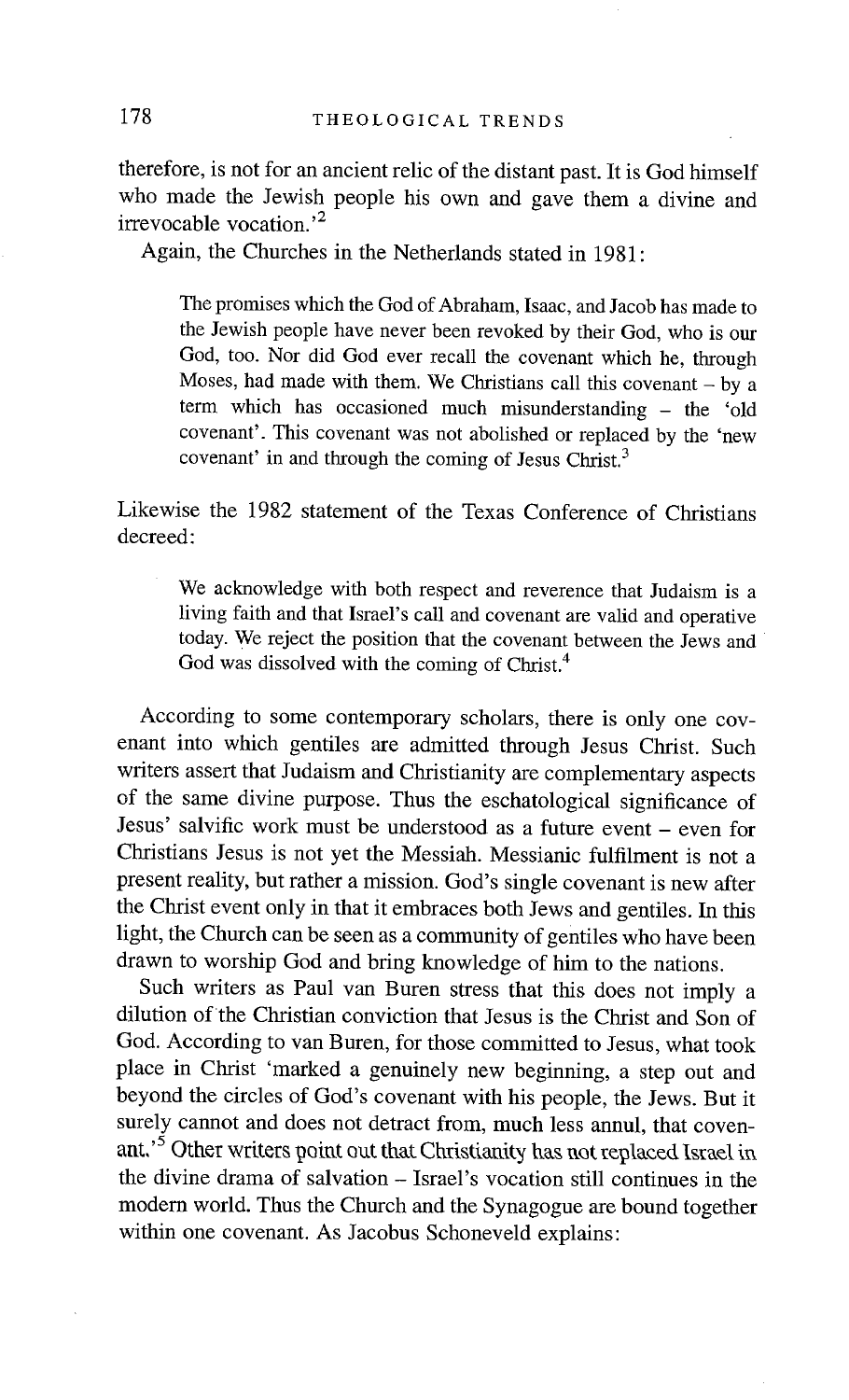When we look at the Church's life and teaching, has anything been added to the Torah? I have searched for a long time for anything new. In fact nothing new is there, which goes beyond a certain change of emphasis or a certain different nuance in comparison with Jewish teachings of the first century, except that through Jesus the gentiles have been admitted and the range of the teaching of the Torah has become much wider. 6

An alternative approach to this issue has been proposed by Christian writers who have formulated a two-covenant theory. James Parkes, for example, writes regarding the Sinaitic revelation and Calvary:

The highest purpose of God which Sinai reveals to man as community, Calvary reveals to man as an end in himself. The difference between the two events, both of which from the metaphysical standpoint arise identical as expressions of the infinite in time, lies in the fact that the first could not be fulfilled but by a brief demonstration of divine community in action; but the second could not be fulfilled except by a life lived under human conditions from birth to death. Thus Jesus' death on the cross did not replace Sinai: Judaism and Christianity are different but equally valid responses to the Divine initiative.<sup>7</sup>

Whichever direction is taken, these single and double covenant theories offer a means of reconciliation between Christians and Jews: no longer is the Jewish community being condenmed for refusing to accept Jesus as 'God of God, Light of Light, Very God of Very God'.

*Dan Cohn-Sherbok* is Professor of Judaism at the University of Wales, Lampeter and Visiting Professor of Interfaith Theology at Middlesex University. He is the author and editor of over fifty books including *Jews, Christians and religious pluralism* and The *future of Jewish-Christian dialogue.* 

#### **NOTES**

2 Braybrooke, *op. cir.,* p 72.

*3 Ibid.* 

*4 Ibid.* 

*<sup>1</sup> Nostra Aerate* quoted in Marcus Braybrooke, *"lime to Meet* (London: SCM, 1990), p 72.

<sup>5</sup> Paul van Baren, 'Christ of the Church' in Braybrooke, *op. eit.,* p 80.